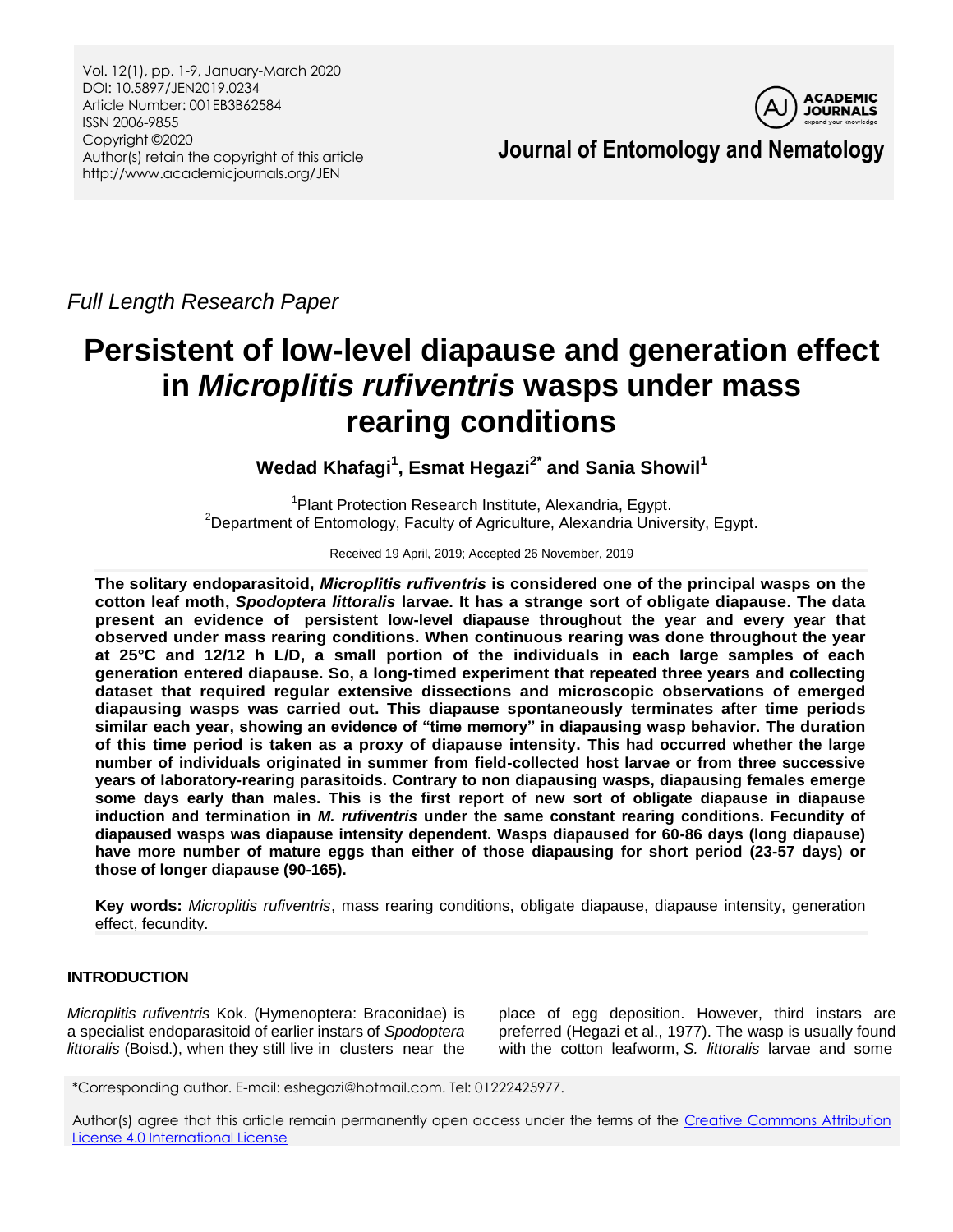other noctuids in the fields. The parasitoid oviposits a single egg per host and the ontogeny includes three instars which feed on the host's haemolymph. The time of parasitoid development from egg to emergence in *S. littoralis* larvae fed on artificial diet (Hegazi and Führer, 1985) is Ca. 7-8 days when held at  $27\pm1\degree$ C and  $60\pm5\%$ RH. After reaching the third instar, the larva bores out of its host and spins a cocoon (Khafagi and Hegazi, 2001). The pupal male period is generally 1 day shorter than that for females (7.5 days). Despite the fact that the braconid wasp *M. rufiventris* has been studied extensively, gaps in our knowledge of its biology left behind and need studies. One issue is how the parasitoids diapause, this behavior represents primary part of the life-cycle in many insect species. So, this wasp behavior remains to be discovered that may offer excellent means for the manipulation of wasp populations to man's advantage, e.g. improve quality control of wasp rearing. It is reported that the host (*S. littoralis*) exists in the soil during cold spells without undergoing [diapause](http://www.agri.huji.ac.il/mepests/entry/Diapause) (Sidibe and Lauge, 1977). Diapause is a period of arrested development during an insect's life cycle. It is an adaptations that parasitoids have evolved to overcome stressful periods and to keep in synchrony with the seasonal occurrence of their life requirements (Tauber et al., 1986). It presents an exceptionally clear important problem in insect biology. Diapause is usually triggered by environmental factors. It can be either obligatory or facultative. In obligate diapause all the individuals in a generation always enter diapause (Wipking, 1990). Obligatory diapause is most often associated with univoltine insects. In facultative diapause some members of a generation enter diapause. Facultative diapause is found in most insects, and is associated with bivoltine or multivoltine insects (Denlinger, 2002; Vladimir, 2006). In fact diapause expression is unknown in a lot of insect species. Knowledge of diapause characteristics in *M. rufiventris* is crucial for developing efficient mass-rearing techniques and fulfilling its potential as a biological control agent to suppress some noctuid pests in the field. The present 3-years study describes for the first time the assessment of diapause development of *M. rufiventris* under mass rearing lab conditions. The present study is not complete. Its main objective is to stimulate further discussion on the important aspect of *M. rufiventris*diapause behavior and "generation effect" in massrearing cultures which in turn might lead to improve quality control in wasp production procedures.

#### **MATERIALS AND METHODS**

#### **Rearing of** *S. littoralis* **and** *M. rufiventris*

Cultures of *S. littoralis* and the parasitoid *M. rufiventris* were obtained from a laboratory colony established in 2014 at the Department of Entomology, Faculty of Agriculture, Alexandria University. The colonies of *S. littoralis* and *M. rufiventris* are originated from field-collected individuals from crops that

included cotton in Alexandria, Egypt. *S. littoralis* were reared on kidney beans artificial diet (Hegazi et al., 1977). The *M. rufiventris* colony was maintained using 3 rd instar larvae of *S. littoralis* as hosts, according to methods described by Hegazi and El-Minshawy (1979). Insect rearing and experiment below were conducted in incubators (Hann, Munden, Germany), equipped each with six fluorescent 30-Watt cool white flurescent tubes. The light onset started at 5 am. The light intensity during photophase was approximately at 1270 foot candles. All cabinets were located in a controlled conditioned room (Hegazi et al., 2017).

During the process of our continuous mass rearing of *M. rufiventris* at 25±2°C, 70±5% RH and photoperiod 12:12 (L:D), we observed that in each large cocoon sample a small portion of the sample did not emerge and passed the normal pupal duration by 1 to 3.5 months and is assumed to be in diapause. The photoperiod 12:12 LD is chosen as in Egypt there is no significant short or long photoperiods and is commonly used for insect rearing.

#### **Experimental procedure**

In 2015, studying was started on this phenomenon where, both of the wasps and hosts were maintained under the same mentioned conditions all the year around to get monthly large samples of wellformed wasp cocoons.

To isolate diapausing wasps from non-diapausing ones, four-six groups of newly molted 3rd instar of *S. littoralis* larvae were individually stung weekly by mated middle-aged females of *M. rufiventris*. Each larva was removed immediately after a single oviposition. The parasitized larvae were then transferred into rearing small plastic Petri-dishes (3.8 by 1 cm), containing medium. Larvae that were accidentally parasitized more than once were discarded. The parasitized larvae were checked daily for the wellformed cocoons. Monthly samples of newly formed cocoons were randomly collected and dated rearing month and kept in laboratory at the same conditions for the emergence of parasitoids. This work was continued regularly each month.

To identify the diapausing pupae, each cocoon sample was held for more than two weeks, to allow sufficient time for the nondiapausing wasps to complete their life cycles (7-9 days) and emerge. The emerged adults were counted and removed. When adult emergence was discontinued, the pupae that did not emerge after three weeks, were assumed to be cocoons containing prepupae-pupae in diapause. The numbers of wasps entering diapause and relevant notes were recorded. Each sample of diapausing wasps were counted, dated and allowed to develop under the same conditions. The diapausing wasps were monitored every day for eclosion. Emergence times in cocoon samples collected in different dates were used to calculate diapause intensity (DI). At emergence, they can be sexed by their antennae and by the slightly protruding ovipositor of the females. To maintain genetic diversity, field wasps were periodically added to the colony during the June-August of 2015 and 2016, approximately 100 individuals per week. The experiment was repeated successively in 2016 and 2017.

#### **Link of diapause intensity to post-diapause reproductive success**

The egg load of *M. rufiventris* wasps of three different diapause intensities was studied at emergence and/or one day postemergence. Samples of diapausing wasps were monitored every day for eclosion. At emergence, only female wasps (20-25 females) that emerged within 45±3 (short), 64±3 (long) and 105±3 days (longer), of each diapause intensity were regularly dissected exactly after emergence and some others one day post-emergence.

*M. rufiventris* female has two ovaries, each with two ovarioles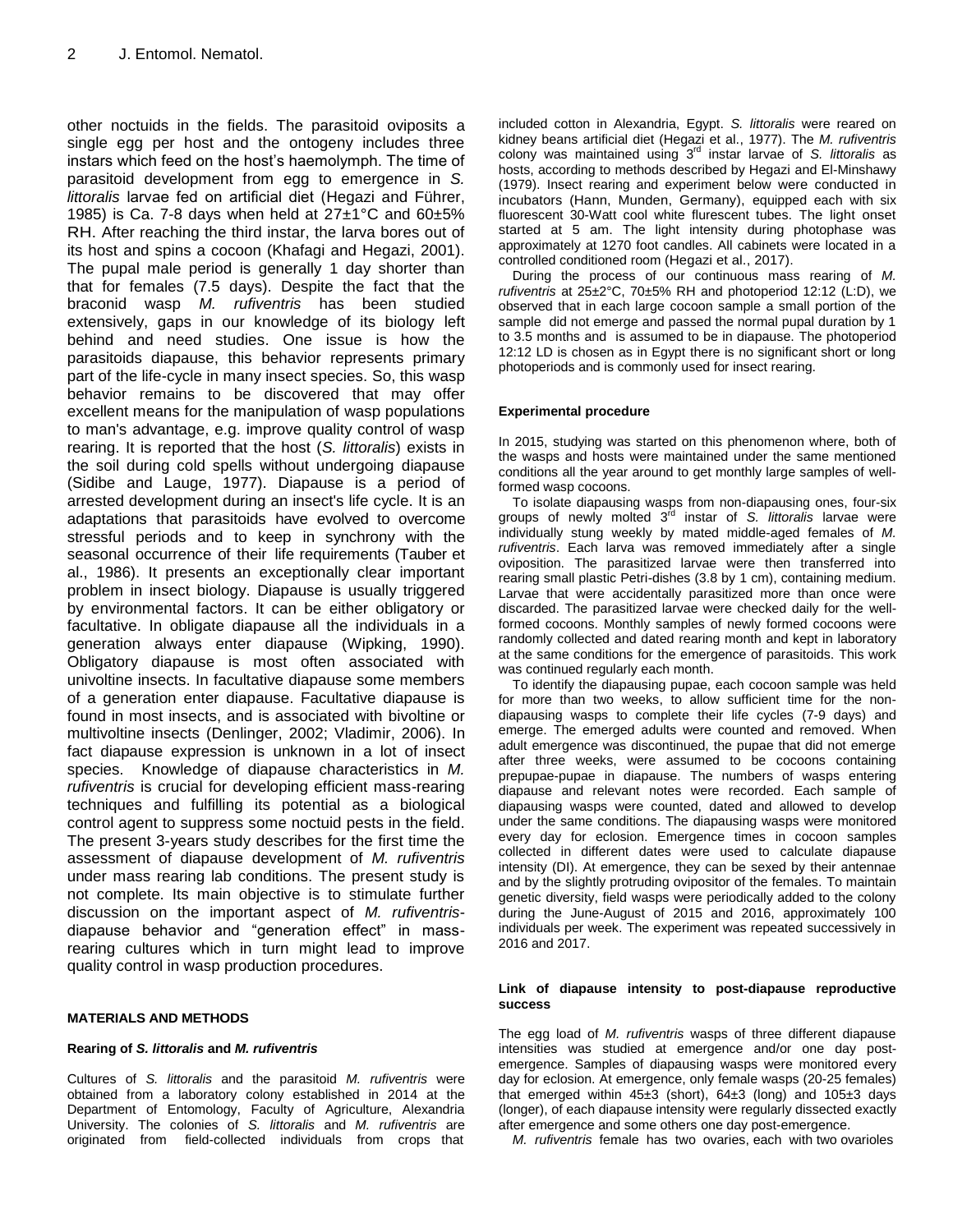Mature ovarian eggs were found in the calyx (323.3±6.3 μm, eggs to be laid first) and reservoir regions (389.1±20.6 μm, ready for transfer to the calyx region by involuntary unidirectional movement of eggs). Oocyte production was determined by dissecting the ovaries of each female and recording the number of mature oocytes (Hegazi et al., 2013) ranged 320-385 μm long. We recorded the egg load by counting the mature number of eggs in the ovarioles at emergence time and at 24h post-emergence. Dissection was made in Ringer's Solution (0.75 g NaCl, 0.035 g KCl, and 0.021 g CaCl $_2$  in 100 ml distilled water) under a stereo-zoom microscope (Olympus, model #S111) at a magnification of 60-90X. Using two #0 insect micro-pins, the abdomen of each female was teased apart and ovaries removed. The number of mature eggs presents in the calyx region and the lateral oviducts egg reservoir were counted by teasing the tissues apart so that the individual eggs were released (Hegazi et al., 2013).

#### **Statistical analysis**

Data were subjected to analysis of variance (ANOVA) of one way in completely randomized design for determination of differences between means. Where significant differences occurred, a least significant difference (LSD) test or Student's *t*-test was applied for mean separation. All the analyses were carried out at the 5% significance level.

# **RESULTS**

#### **Incidence of diapause under constant mass rearing conditions**

The assessments of diapause development of M. rufiventris (23-24 generations/ year) under constant laboratory conditions (25°C and 12/12 h L/D) were investigated systematically for 3 successive years during 2015-2017. The intact cocoons remaining after initial ceases in each large laboratory samples /month contain pupae in diapause. Only a small part of the population of each large sample entered diapause. The assumed diapausing wasps were kept under the same mass rearing constant conditions for diapause termination. Among lab monthly samples, Figures 1 and 2 show monthly portions of diapausing *M. rufiventris* pupae and diapause duration in days of diapausing wasps, respectively. The eclosed wasps can be sexed by their antennae and by the slightly protruding ovipositor of the females. The sex ratio of emerged wasps was significantly biased for males. Although the male pupal period of non diapaused wasps is generally 1 day shorter than that of females (7.5 days), in most cases the duration of diapaused female pupae was equal or shorter than males (supplementary data Table 1). In 2015, in a total of 26157 laboratory-reared wasps, 12.9% entered diapause in month 1 (January). The percentage of diapausing wasps in months February, March, April, May, June, July, August, September, October, November and December reached up to 11.3, 8.9, 7.2, 8.3, 5.5, 5.4, 8.3, 6.1, 8.3, 7.8 and 9.8%, respectively (Figure 1). The percentage of diapausing wasps among monthly year

samples was significantly different (ANOVA:  $df = 11$ , 60;  $F = 46.3$ ;  $P < 0.05$ ). The percentage in January, February, October, November and December was relatively higher and longer in duration compared with those diapausing in middle generations, showing generation effect. Almost similar proportions of diapausing wasps was found among wasps reared in 2016 (ANOVA: df = 11, 60; F = 576; P < 0. 05) and even among those of the third year (2017) (ANOVA:  $df = 11$ , 60; F = 116.8; P < 0. 05) and during the same periods . In first generations of the rearing year and late ones, almost similar proportions of wasps entered in lengthened diapause showing again the time memory in the wasp (Figure 2). So, this behavior under lab rearing condition may directly related to the naturally generation memory in insects during their successive generations, in the study year. The incidence of diapause of *M. rufiventris* in natural outdoor conditions was checked two times. Only 2 of 610 (0.3%) and 3 of 485 (0.6%) of field collected parasitized larvae in August 2015 and July 2016 their pupae entered short diapause under lab condition.

Based on the monthly counts of the diapausing *M. rufiventris* pupae and diapause duration (from the day of pupation to the day of emergence), three overlapping and intersect significant diapause intensities each year were observed under the same constant lab conditions, which may show a kind of timely programmed diapasuse. These categories of diapause intensities (ANOVA:  $df = 2$ , 27;  $F = 1364.3$ ;  $P < 0.05$ ) depended upon the generation date, that is, time of the year in the lab: Short, long and longer. The short diapause duration ranges from 23 to 57 days, the long ones ranges from 60 to 68 days, while the longer ones develops within 90 to 165 days. However timing of longer diapause was mainly recorded among pupae samples collected during the first and late generations of the rearing year (Figure 2), showing again time memory in the wasps. However, portions of short and long diapause were observed among all monthly samples (Table 1). Some of diapausing females were regularly dissected exactly after emergence and others 1 day-post emergence. Data of female wasps that only emerged within 45±3 days (short diapause), 64±3 days (for long) and  $105±3$  days (for longer), were selected, taken and presented in Figure 3.

## **Egg load of diapausing wasps**

Generally, egg loads were significantly influenced by female age. For non diapausing females (control), dissection showed that *M. rufiventris* females at 0 day (aged  $<$  1 h) contained 62 $\pm$ 3.4 mature eggs (synovigenic wasp). Females aged 24 h post-emergence had a significantly higher mature egg-load (116.2±4.1) compared with newly emerged ones (*t* = 22.6). Within this age range, the egg load of females diapaused for a short period (45±3 days) was 83.2±2.5 eggs for newly emerged wasps versus 96.6±3.4 eggs in females aged 24 h post-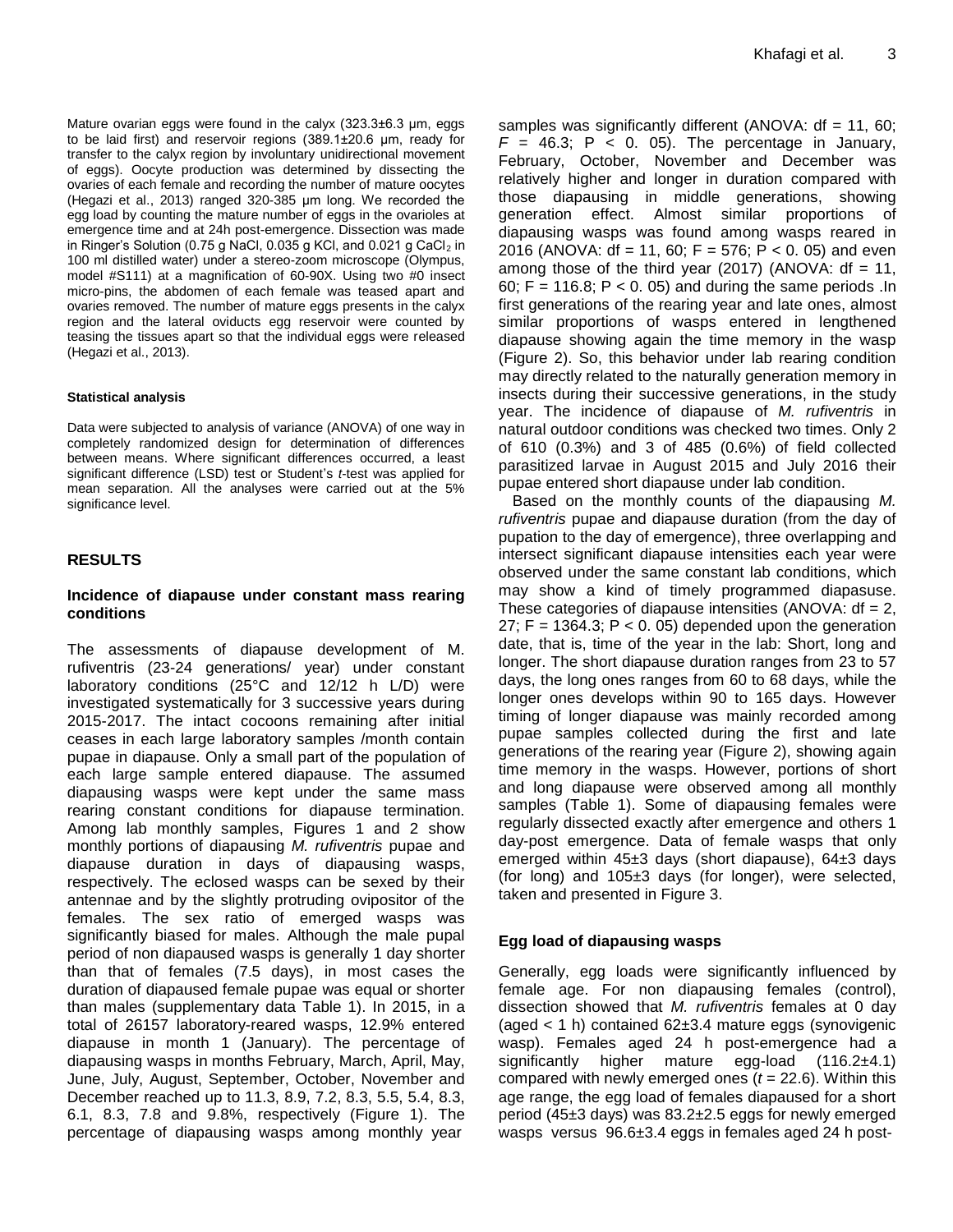

**Figure 1.** Diapause percentage (± SE) in monthly large lab samples of *M. rufiventris* pupae for wasps produced under constant mass rearing conditions. For each set, bars have the same letters are not significantly different at P < 0.05.



**Figure 2.** Short (23-57 d), long (60-86 d) and longer (90-165 d) diapause intensities in *M. rufiventris* reared for 3 successive years under constant rearing lab conditions. For diapause mean sets, bars have the same letters are not significantly different at P < 0.05.

emergence (*t* = 13.4) (Figure 3). The number of mature eggs carried by a female parasitoid diapaused for long period (64±3 days), was 91.4±3.5 eggs for newly emerged wasps versus significantly higher egg load of 107.7±3.8 eggs in females aged 24 h post-emergence (*t* = 5.3) (Figure 3). However, for female 24 h post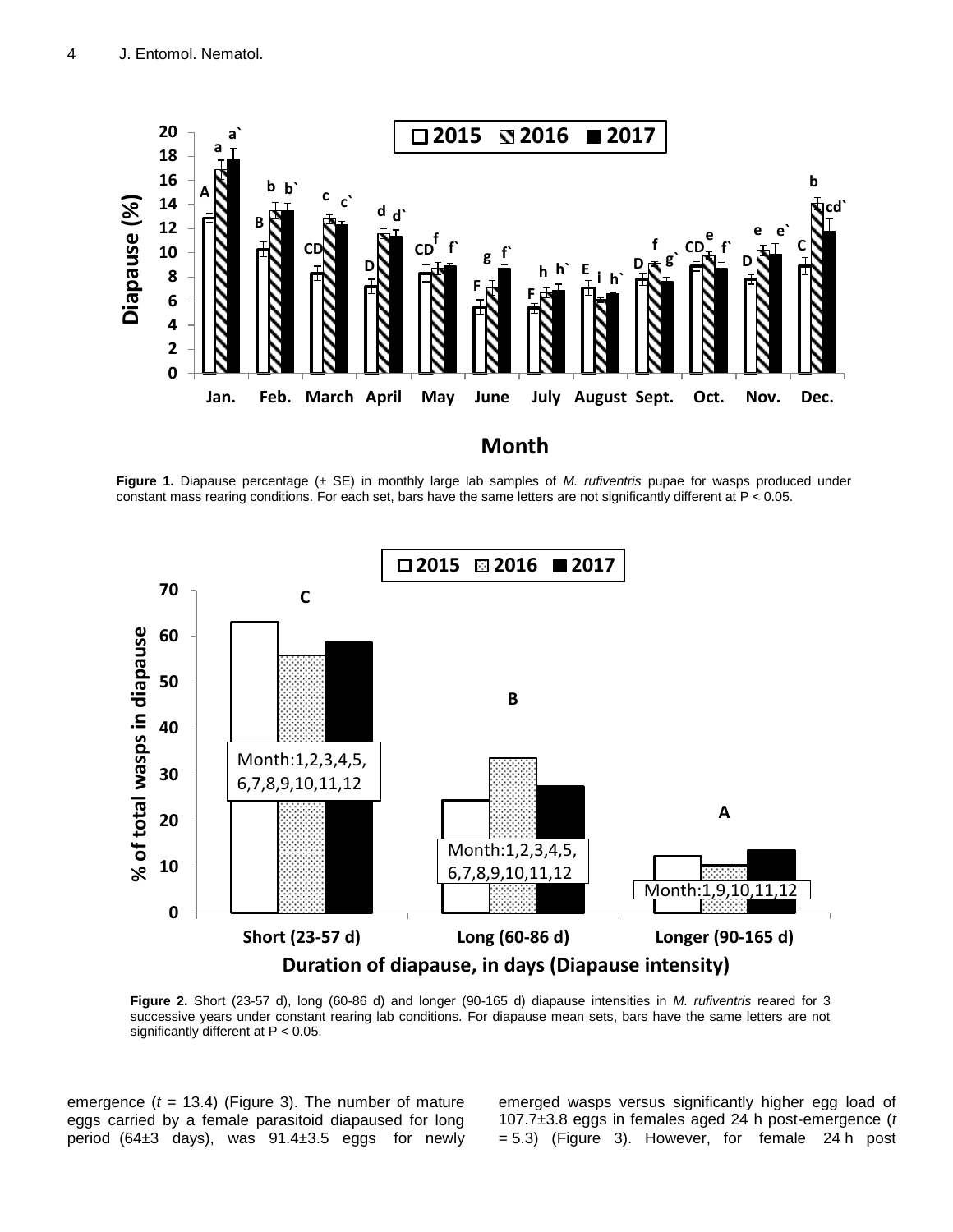| Table 1. Diapausing pupae (%) of M. rufiventris in total number of wasp pupae /year and monthly timing of short (23-57 d), long (60-86 d) |  |  |  |  |  |  |  |  |
|-------------------------------------------------------------------------------------------------------------------------------------------|--|--|--|--|--|--|--|--|
| and longer (90-165 d) diapause among diapaused wasps, under optimal mass rearing conditions.                                              |  |  |  |  |  |  |  |  |

|                        | 2015                                  | 2016                        | 2017                            |
|------------------------|---------------------------------------|-----------------------------|---------------------------------|
| Total pupae (No.)      | 26157                                 | 18850                       | 18462                           |
| Diapausing wasps %     | 10.8                                  | 11.3                        | 8.1                             |
| Diapause intensity:    |                                       |                             |                                 |
| A. Short diapause (%)  | 63.1                                  | 55.9                        | 58.7                            |
| Time (months)          | 1, 2, 3, 4, 5, 6, 7, 8, 9, 10, 11, 12 | 2, 3, 4, 5, 6, 8, 9, 11, 12 | 1, 3, 4, 5, 6, 7, 8, 10, 11, 12 |
| B. Long diapause (%)   | 24.5                                  | 33.8                        | 27.5                            |
| Time (months)          | 1, 2, 3, 4, 7, 8, 10, 11, 12          | 1, 3, 4, 6, 8, 9, 10, 12    | 1,2,4,5,9,11,12                 |
| C. Longer diapause (%) | 12.4                                  | 10.3                        | 13.7                            |
| Time (months)          | 1,9,11,12                             | 1,10,11,12                  | 1,11,12                         |
|                        |                                       |                             |                                 |



**Figure 3.** Effect of diapause intensity on number of mature eggs/female (mean±SE) in the overioles of nondiapaused (0d) and diapaused *M. rufiventris* females of three diapause intensities. For each set, bars have the same letters are not significantly different at  $P < 0.05$ .

emergence, mature egg load in *M. rufiventris* females entered diapause for longer period (105±3 days) was 93.4±3.6 eggs versus significantly higher egg load of 116.2±2.5 eggs in non-diapaused or those ones dapaused for long periods (Figure 3). Overall, the differences among number of mature eggs were significant (ANOVA: df =3, 36;  $F = 30.4$ ;  $P < 0.05$ ). The total number of mature eggs carried by a female parasitoid diapaused for long period (64±3 days) was

significantly higher than wasps diapaused for longer period (105 $\pm$ 3 days) (ANOVA: df = 3, 36; F = 128.9; P < 0. 05).

The egg load in reservoir region of wasps at eclosion varied significantly (ANOVA:  $df = 3$ , 36; F = 12.3; P < 0.01) among wasps of different diapause intensities. (Table 2), which is probably related to the resorption processes in wasps diapaused for longer period but having more mature eggs for wasps diapause for short or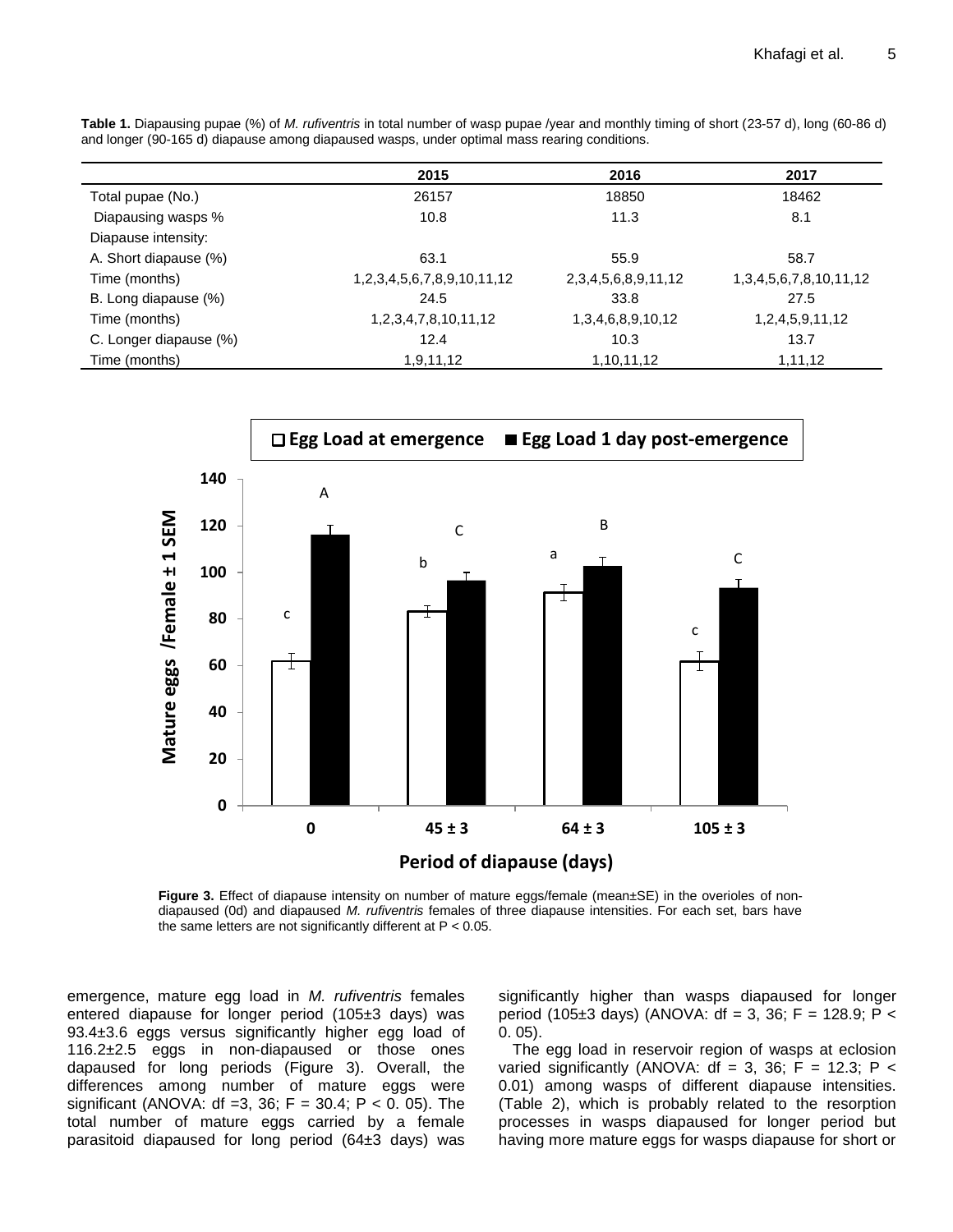| <b>Period of diapause</b> |               | Egg load at emergence    |                             | Egg load 1 day post-emergence |                          |                        |  |  |
|---------------------------|---------------|--------------------------|-----------------------------|-------------------------------|--------------------------|------------------------|--|--|
| (days)                    | Calyx eggs    | <b>Reservoir</b><br>eggs | Total                       | Calyx eggs                    | <b>Reservoir</b><br>eggs | <b>Total</b>           |  |  |
| 0 (control)               | $0.2 \pm 0.1$ | $61.8 \pm 3.4$           | $62 + 3.4^C$                | $8.6 + 1.2$                   | $107.6 \pm 2.5$          | $116.2 + 4.1a$         |  |  |
| Short: $45\pm3$ (d)       | $2.5 \pm 0.4$ | $80.7 \pm 2.5$           | $83.2 + 2.5^{\circ}$        | $6.8 + 2.2$                   | $89.8 \pm 3.1$           | $96.6 \pm 3.4^c$       |  |  |
| Long: $68\pm3$ (d)        | $2.8 \pm 0.3$ | $88.6 \pm 3.6$           | 91.4 $\pm$ 3.5 <sup>A</sup> | $5.9 \pm 2.3$                 | $96.8 \pm 3.9$           | $107.7 \pm 3.8^b$      |  |  |
| Longer: $105\pm$ (d)      | $2.6 \pm 2.8$ | $61.9+4.1$               | $64.5 \pm 3.1$ <sup>C</sup> | $2.7 \pm 0.6$                 | $90.7 \pm 3.5$           | $93.4 \pm 3.6^{\circ}$ |  |  |

**Table 2.** Mature eggs in the calyx, reservoir regions and total mature eggs in the overioles of non-diapausing (control) and diapausing *M. rufiventris* wasps of three diapause intensities.

For each set, columns bearing the same letters are not significantly different at  $P < 0.05$ .

long period.(Table 2). Wasps diapaused for short or long period contained significantly higher number of mature eggs compared to control wasps. Dissection ovaries of wasps diapaused for longer period contained some collapsed eggs suggesting sign of resorption. Also, the relative distribution of mature eggs in the calyx lumen and oviducts varied among these wasps and was significantly different. The calyx region of diapaused wasps contained at emergence significantly higher numbers of mature eggs (Table 2) than those found in non-diapaused wasps  $(ANOVA: df = 3, 36; F = 11.3; P < 0.05)$ .

Mortality percentages among non-emerged cocoons ranged from 5.2% in Sept. to 9.3% in January during 2015. The dead cocoons ranged from 4.9% in June to 12.2% in January during 2016 and from 4.9% in August to 9.8% in January of 2017. Of course, some of these dead cocoons (supplementary data Table 1) died during parasitoid development. So it was hard to know whether these wasps died during diapause period or before.

# **DISCUSSION**

Photoperiod and temperature are the most important factors initiating and regulating diapause in polyvoltine insects, including noctuids and parasitoids (Tauber et al., 1983; Ishii et al., 2000). Information on regulation of diapause in *M. rufiventris* has an important bearing and high practical value on the use of this parasitoid for mass rearing and biological control of some noctuid insects. There is no clear understanding of the mechanism of diapause regulation in *M. rufiventris*. So, to gain knowledge of its diapause behavior, the incidence of diapause in *M. rufiventris* wasps was studied by monthly large-scale lab samplings over a period of 3 successive years under constant mass rearing conditions (25°C and 12/12 h L/D). Under these conditions, significant Persistent low-level diapause was observed throughout the year and every year. On the contrary, continuous rearing of both host (*Hadena bicruris*) and its Parasitoid (*M. tristis*) was undertaken at 25°C and 14/10 h L/D. But both host and parasitoid did not enter diapause (Elzinga et al., 2002). In case of *M. mediator* (Wenxiang et al.,

2008), no diapause was observed at temperatures above 20°C regardless of the photoperiod. Only a small part of the population entered diapause at 20°C under short day lengths of light: dark 8:16-12:12.

The period required for the completion of diapause development was used as an index of the intensity (Hodek, 1983; Tauber et al., 1986). Three categories of diapause intensities (DIs) were detected in *M. rufiventris*  pupae: Short, long and longer "prolonged". It is reported that, the time of diapause is mostly dependent on temperature, photoperiodic, moisture and food availability. The three year of *M. rufiventris* diapaused pupae were obtained under constant laboratory rearing conditions (25±2°C, 70±5% RH and photoperiod 12:12 (L:D) and diet),so the present study may provide an evidence that the duration of *M. rufiventris* diapause significantly depends on the generation time "time memory" during the laboratory rearing year. Evidence of time memory comes from the fact that the duration of diapause was significantly longer among wasps obtained in the early and late generations each year while the shortened ones were mostly in the middle time of the year" middle generations" at the same conditions of 25°C and 12/12 h L/D. Showing that generation time "time memory" affects the duration of diapause. Short and long diapauses were detected among wasp samples of the rearing year. This response was repeated during the three successive years, suggesting generation effect. The physiological mechanisms of longer diapause are not clear. Many insects require cool temperature for successful completion of diapause development (Hodek, 2002). However, studies of Hodek (2002); Damos and Savopoulou-Soultani (2010) and Mironidis and Savopoulou-Soultani (2012) show that chilling is not a prerequisite for the completion of hibernation "winter" diapause and diapause completion progresses well at intermediate or high temperatures, sometimes it is even stimulated by high or increasing temperatures. On other hand, temperature, photoperiod and moisture have been indicated as important factors for termination of the diapause (Alvi and Momoi, 1994; Ishii et al., 2000; Seymour and Jones, 2000) but this appears to be very species-specific.

On the contrary, in the present case of *M. rufiventris*,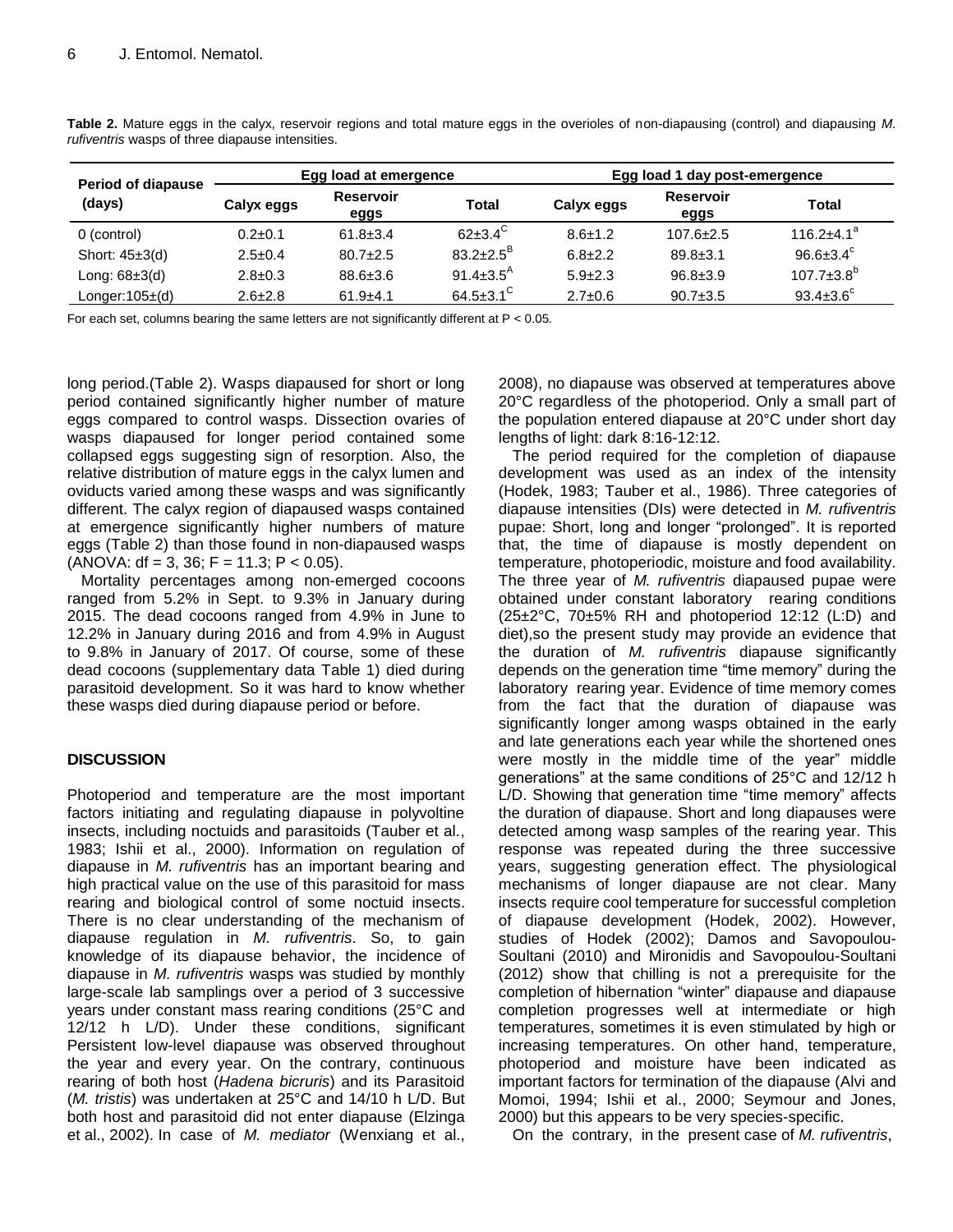diapause completion progresses spontaneously at the same conditions that induced diapause, and at conditions favorable to continuous development for parasitoid mass rearing among other wasps. Also, the DI could vary among individuals of parasitoid wasps depending on the generation time in each rearing year "generation effect". The study may provide an evidence that the Egyptian population of the *M. rufiventris* have a genetically determined new kind of obligate diapause with three different intensities in almost within similar periods of the year.

Tauber et al. (1986) and Danks (1987) reported that diapause may be defined as a genetically programmed, neurohormonally mediated, dynamic state of low metabolic activity during which morphogenesis ceases or significantly slows down. *M. rufiventris* is synovigenic parasitoid that do not have a full complement of egg load at eclosion and that continue to mature eggs throughout adult life (Hegazi et al., 2013). The egg load in reservoir region varied significantly among wasps of different DIs which was probably related to the resorption processes among old and or new produced mature eggs in wasp's diapausing for longer period and producing new mature eggs for wasp's diapause for short or long period. It seems that the female adjusts the number of her matured eggs in response to changing in diapause intensity.

The results may indicate that there were two types of wasp prepuae-pupae differed physiologically, ones are non-diapusing developed normally and ones have different memory mechanisms to deal with mature eggs according to type of ID. Anyhow, diapause in *M. rufivetris*  did not arrest its egg production (Tauber et al., 1986). The causes of diapause in parasitic Hymenoptera are not simple. In many species the individuals may enter a state of diapause at a time when the environment is favorable to continuous development and increase of the species (Flanders, 1944; Simmonds, 1948).

Diapause, a state of arrested development, was one of the major adaptations that parasitoids have evolved to overcome stressful periods and to keep in synchrony with the seasonal occurrence of their biotic requirements (Tauber et al., 1986). In biological control programs, however, diapause can be a major obstacle preventing the continuous rearing of hosts and their parasitoids or predators, and also by lowering the efficacy of the natural enemies released (Salom et al., 2001; Velarde et al., 2002; Musolin et al., 2004). On the other hand, diapause has been recognized as an asset because it can allow or enhance the storage of biocontrol agents (Rundle et al., 2004; Mehrnejad and Copland, 2005; Broufas et al., 2006). Danks (1987) added that diapause is one of the basic means by which insects cope with unfavorable environmental conditions. Diapause plays role in insect life cycles by allowing survival during adverse seasonal conditions as well as synchronizing life cycles with the period of mate and food availability (Posledovich et al., and small part of wasps that entered Persistent low-level diapause did not affect the mass rearing program.

Variation in the intensity of diapause among individuals of *Microplitis* can be attributed to the "timely programmed" of genetic component of individual life cycle traits and environment (Beckage, 1985; Wipking, 1990).

The host, *S. littoralis* develops throughout the year, overwintering in the soil during cold spells and does not undergo diapause (Sidibe and Lauge, 1977; Salem and Salama, 1985). The internal larval parasitoid *M. rufiventris* usually found with the leafworm in the fields. So, this adaptations in diapause of three intensities that parasitoid wasps have, evolved in order to synchronize their life cycle with that of their hosts all the year around. By doing so, it would be possible to have the necessary number of adults ready at the precise time of the year. Understanding the interaction between *S. littoralis* and its parasitoid may improve the rearing capability and allow more accurate timing of parasitoid releases.

Diapause is a dynamic process consisting of several successive phases. The conception and naming of the phases (diapause induction, preparation, initiation, maintenance, termination and post-diapause quiescence) is unsettled and, sometimes, ambiguous in the literature. The specific progression through diapause phases in each species, population (genotype), or even individual, is based on (thus far largely unknown) physiological processes (Vladimir, 2006). The study on *M. rufiventris* wasp presents the first ambiguous evidence that diapause in the wasp could be observed under optimal mass rearing conditions without clear successive diapause phases. Where small portion of the individuals in each large sample of each generation developed diapause and spontaneously terminate diapause under the same rearing conditions and showing three diapause intensities, each "timely programmed". The study may provide an evidence that the wasp has a genetically timed and determined diapause in a portion of each of its several annual generations.

## **Conclusions**

The study of *M. rufiventris* presents the first ambiguous evidence that in the wasp, a persistent low-level diapause could be observed throughout the year and every year under costant laboratory mass rearing conditions. The egg load varied significantly among wasps of different diapause intensities which was low in wasps diapausing for longer period, but higher among wasps diapaused for short or long periods.

## **CONFLICT OF INTERESTS**

The authors have not declared any conflict of interests.

## **ACKNOWLEDGEMENTS**

E.M. Hegazi thanks the Alexander-Von-Humboldt-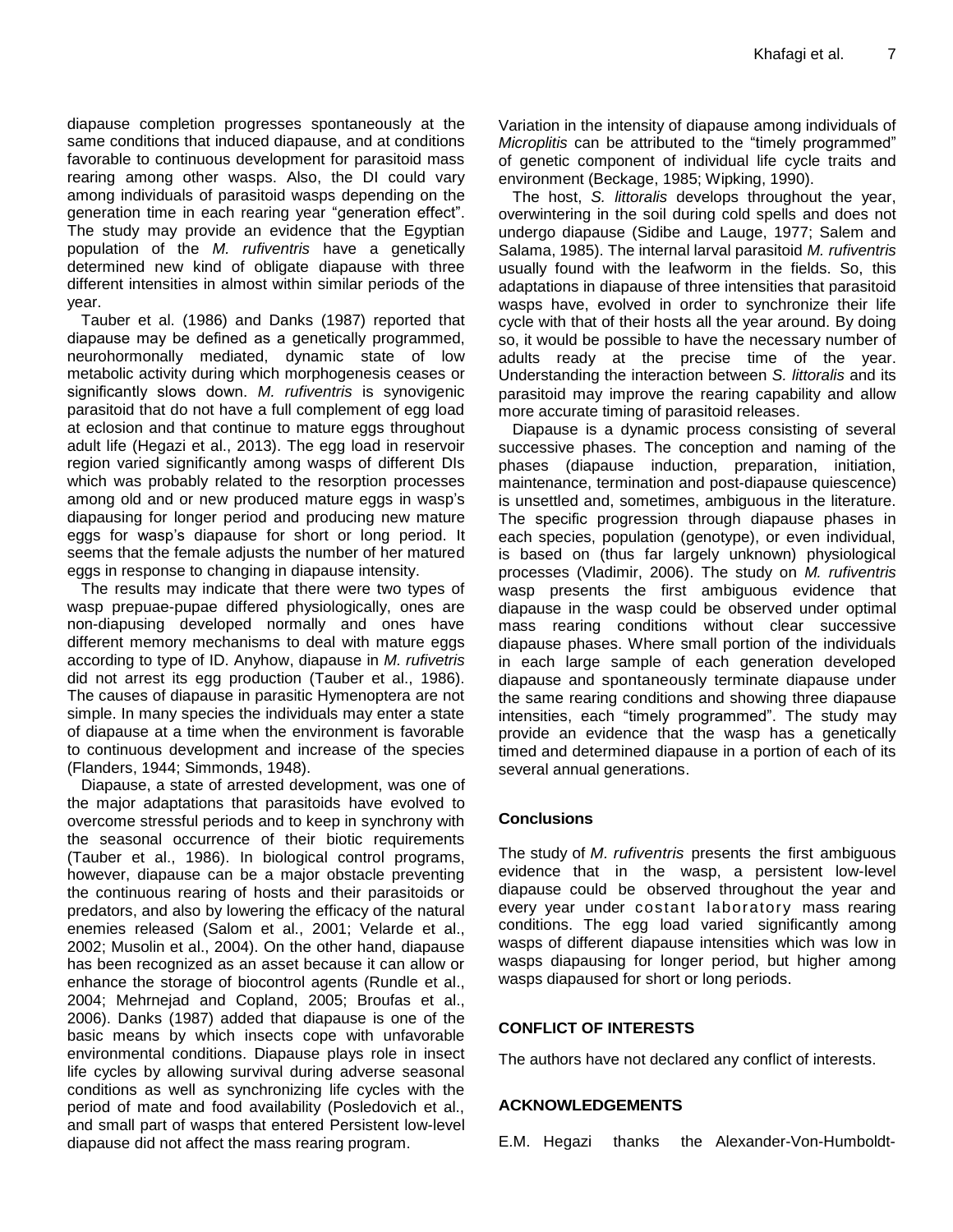Foundation for the research scientific donation used in this work. Thanks for Miss Fedaa Yehia for improving English languish and typing the article.

#### **REFERENCES**

- Alvi SM, Momoi S (1994). Environmental regulation and geographical adaptation of diapause in *Cotesia plutellae* (Hymenoptera: Braconidae) a parasitoid of the diamondback moth larvae. Applied Entomological Zoology 29:89-95.
- Beckage NE (1985). Endocrine interactions between endoparasitic insects and their hosts. Annual Review of Entomology 30:37l-413.
- Broufas GD, Pappas ML, Koveos DS (2006). Effect of cold exposure and photoperiod on diapause termination of the predatory mite *Euseius finlandicus* (Acari: Phytoseiidae). Environmental Entomology 35:1216-1221.
- Damos PT, Savopoulou-Soultani M (2010). Synchronized diapause termination of the peach twig borer *Anarsia lineatella* (Lepidoptera: Gelechiidae): Brownian motion with drift? Physiological Entomology 35:64-75.
- Danks HV (1987). Insect Dormancy*:* An Ecological Perspective. Ottawa, Biological Survey of Canada (Terrestrial Arthropods) P 439.
- Denlinger DL (2002). Regulation of diapause. Annual Review of Entomology 47:93-122.
- Elzinga JA, Biere A, Harvey JA (2002). The rearing of the gregarious koinobiont endoparasitoid *Microplitis tristis* (Hymenoptera: Braconidae) on its natural host *Hadena bicruris* (Lepidoptera: Noctuidae). Proceedings of the Section Experimental and Applied Entomology of the Netherlands Entomological Society 13:109-115.
- [Flanders](https://www.sciencedirect.com/science/article/pii/002219108290021X#bBIB10) SE (1944). Diapause in the parasitic Hymenoptera. Journal of Economic Entomology 37:408-411.
- Hegazi EM, El-Minshawy AM (1979). Laboratory technique for mass rearing of *Microplitis rufiventris* Kok. (Braconidae; Hymenoptera) and internal parasite of the cotton leafworm, *Spodoptera littoralis* (Boisd.) (Noctuidae; Lepidoptera). Bolllletino del Laboratorio di Entomoogia Agraria "ilippo F. Silvestri"Portici 36:205-210.
- Hegazi EM, El-Minshawy AM, Hammad SM (1977). Mass rearing of the Egyptian cotton leafworm, *Spodoptera littoralis* (Boisd.) on semiartificial diet. In Proceedings of Second Arab Pesticide Conference. Tanta University Press, Tanta, Egypt P 480.
- Hegazi EM, Führer E (1985). Instars of *Microplitis rufiventris* (Hym.; Braconidae) and their relative developmental speed under different photoperiods. Entomophaga 30:231-243.
- Hegazi EM, Khafagi WE, Fredrik S (2013). Egg maturation dynamics of the parasitoid *Microplitis rufiventris*:starvation speeds maturation in early life. Physiological Entomology 38:233-240.
- Hegazi EM, Khafagi WE, Aamer N (2017). Outdoor Assessment of Diapause in Pupal Parasitoids of Liriomyza spp. Attacking the Faba Bean Plants in Alexandria, Egypt. Egyptian Journal of Biological Pest Control 27(1):121.
- Hodek I (1983). Role of environmental factors and endogenous mechanisms in the seasonality of reproduction in insects diapausing as adults. In: Brown VK, Hodek I (eds.), Diapause and Life Cycle Strategies in Insects. Dr W Junk Publishers, The Hague, The Netherlands pp. 9-33.
- Hodek I (2002). Controversial aspects of diapause development. European Journal of Entomology 99:163-174.
- Ishii M, Sato Y, Tagawa J (2000). Diapause in the braconid wasp, Cotesia glomerata (L.) II. Factors inducing and terminating diapause. Entomological Science 3:201-206.
- Khafagi WE, Hegazi EM (2001). Effects of juvenile hormones I & II and precocenes I & II on the immune response of *Spodoptera littoralis* larvae to supernumerary larvae of the solitary parasitoid, *Microplitis rufiventris* Kok. Journal of Insect Physiology 47:1249-1250.
- Mehrnejad MR, Copland MJW (2005). Diapause strategy in the Parasitoid Psyllaephagus pistaciae. Entomologia Experimentalis et Applicata 116:109-114.
- Mironidis G, Savopoulou-Soultani M (2012). Effects of constant and changing temperature conditions on diapause induction in *Helicoverpa armigera* (Lepidoptera: Noctuidae). Bulletin of Entomological Research 102:139-147.
- Musolin DL, Tsytsulina K, Ito K (2004). Photoperiodic and temperature control of reproductive diapause induction in the predatory bug *Orius strigicollis* (Heteroptera: Anthocoridae) and its implications for biological control. Biological Control 31:91-98.
- Posledovich D, Tenna T, Christer W, Johan E, Karl G (2015). Latitudinal variation in diapause duration and post-winter development in two pierid butterflies in relation to phenological specialization. Oecologia 177:181-190.
- Rundle BJ, Thomson LJ, Hoffmann AA (2004). Effects of cold storage on field and laboratory performance of *Trichogramma carverae* (Hymenoptera: Trichogram-matidae) and the response of three *Trichogramma* spp. (*T. carverae*, *T. nr. brassicae*, and *T. funiculatum*) to cold. Journal of Economic Entomology 97:213-221.
- Salem S, Salama HS (1985). Sex pheromone for mass trapping of *Spodoptera littoralis* (Boisd.) in Egypt. Journal of Applied/ Zeitschrift fur Angewandte Entomologie 100:316-319.
- Salom SM, Sharov AA, Mays WT, JW Neal Jr (2001). Evaluation of aestival diapause in hemlock woolly adelgid (Homoptera: Adelgidae). Environmental Entomology 30:877-882.
- Seymour JE, Jones RE (2000). Humidity-terminated diapause in the tropical braconid parasitoid *Microplitis demolitor*. Ecological Entomology 25:481-485.
- Sidibe B, Lauge G (1977).Incidence de thermoperiodes et de Temperatures constantessurquelquescriteres biologiques de *Spodoptera littoralis* BoisduvaI (Lepidoptera: Noctuidae). [Annales-](https://www.google.com/url?sa=t&rct=j&q=&esrc=s&source=web&cd=3&cad=rja&uact=8&ved=2ahUKEwiy_qKN5onbAhWCiywKHcrDAYgQFjACegQIARA5&url=https%3A%2F%2Fwww.researchgate.net%2Fjournal%2F0037-9271_Annales-Societe_Entomologique_de_France&usg=AOvVaw0GevzoNd_IoULObmsxV8cu)[Societe Entomologique de France](https://www.google.com/url?sa=t&rct=j&q=&esrc=s&source=web&cd=3&cad=rja&uact=8&ved=2ahUKEwiy_qKN5onbAhWCiywKHcrDAYgQFjACegQIARA5&url=https%3A%2F%2Fwww.researchgate.net%2Fjournal%2F0037-9271_Annales-Societe_Entomologique_de_France&usg=AOvVaw0GevzoNd_IoULObmsxV8cu) (NS) 13:369-379.
- Simmonds FJ (1948). The influence of maternal physiology on the incidence of diapause. Philosophical Transactions of the Royal Society of London. Series B, Biological Sciences 233(603):385-414.
- Tauber MJ, Tauber CA, Masaki S (1986). Seasonal Adaptations of Insects. Oxford University Press, New York, USA. P 411.
- Tauber MJ, Tauber CA, Nechols JR, Obrycki JJ (1983). Seasonal activity of parasitoids: control by external, internal and genetic factors. In: Brown VK, Hodek I (eds.), Diapause and life cycle strategies in insects, Dr W. Junk Publishers, The Hague, The Netherlands. pp. 87-108.
- Vladimir K (2006). Eco-physiological phases of insect diapause. Journal of Insect Physiology 52:113-127.
- Velarde RAM, Wiedenmann RN, Voegtlin DJ (2002). Influence of photoperiod on the overwintering induction of *Galerucella calmariensis* L. BioControl 47:587-601.
- Wenxiang Li, Jiancheng Li, Thomas A Coudron, Ziyun Lu, Wenliang Pan, Xiaoxia Liu, Qingwen Z (2008). Role of Photoperiod and Temperature in Diapause Induction of Endoparasitoid Wasp *Microplitis mediator* (Hymenoptera: Braconidae). Annals of the Entomological Society of America 101(3):613-618.
- Wipking W (1990). Facultative and obligatory diapause responses in three species of burnet moth: a characterization of life-cycle phenologies by field observations and laboratory experiments. In Insect Life Cycles pp. 229-241.